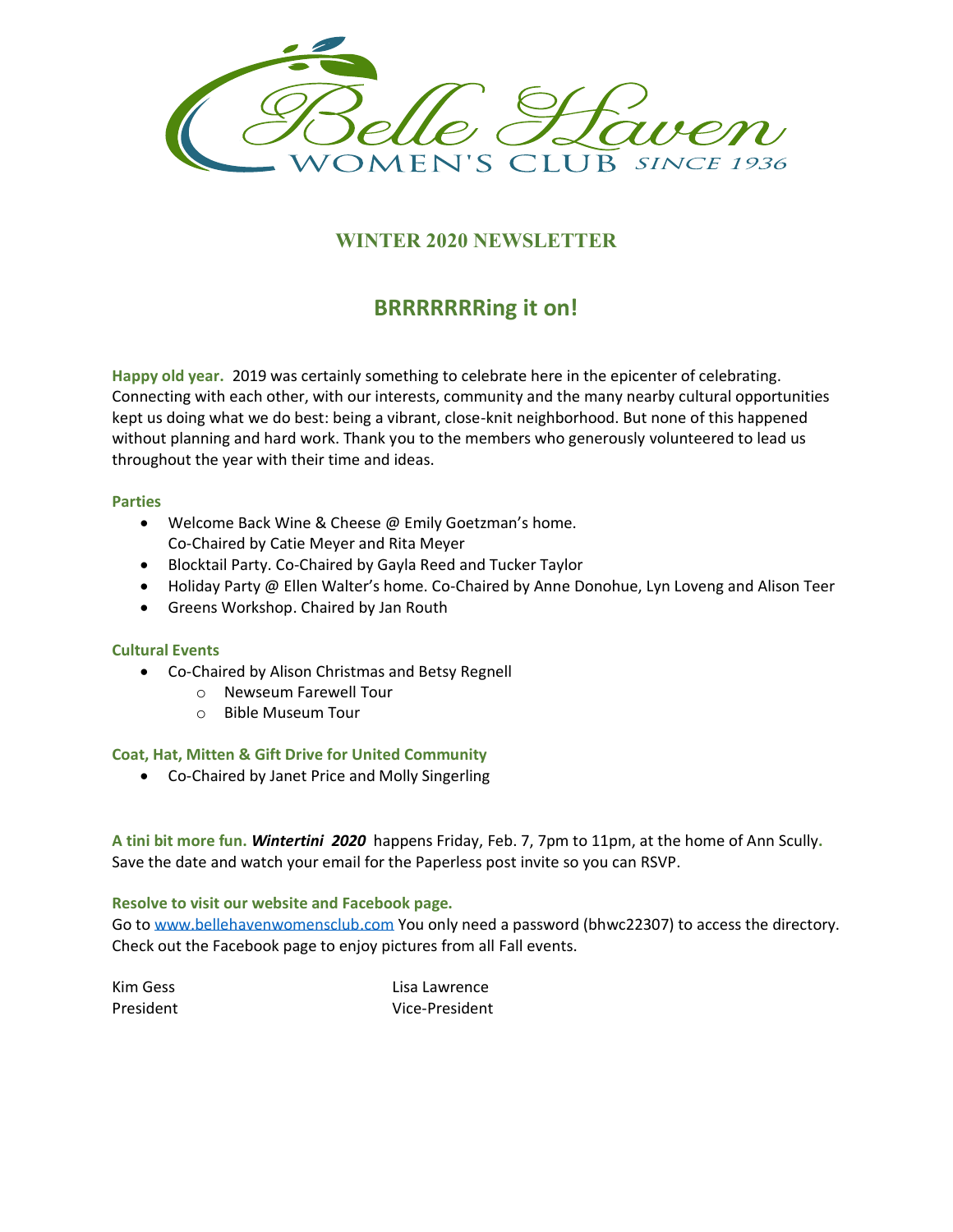### **2020 WINTER CALENDAR OF EVENTS**

**January 2020**

**February 2020 Monday, February 3 BHWC Board Meeting** 

**Friday, February 7 Wintertini**

**Tuesday, February 25 Cultural Event** 

**March 2020**

**Saturday, March 7 Young Members**

**Monday, January 6 BHWC Board Meeting** 7:00pm At the home of Erin Barry

**Tuesday, January 14 Community Outreach Meeting** 10:00am At the home of Susan Golightly

7:00pm At the home of Vicki Coward

7:00-11:00pm At the home Ann and Tom Scully Chairs: Karen Harriman & Cate Hinko

**Tuesday, February 11 Community Outreach Meeting** 10:00am Speaker – Alison DeCourcey, Executive Director, United Community At BHCC

10:30am National Gallery of Art 17th Century Dutch Paintings Docent – Jennifer Jacobs

**Monday, March 2 BHWC Board Meeting** 7:00pm At the home of Eleni Silverman

**Saturday, March 7 St. Patrick's Day Parade** 4:30pm Chair: Michelle Gibbons

**Saturday, March 7 Community Outreach** 4:30pm Collecting non-perishable food for UCM

4:30pm Collecting diapers for The Campagna Center

**Tuesday, March 10 Community Outreach Meeting** 10:00am At the home of Maria Moux

**Wednesday, March 18 Field trip to U.S. Botanical Gardens** 9:30-3:00pm Details of event on the BHWC website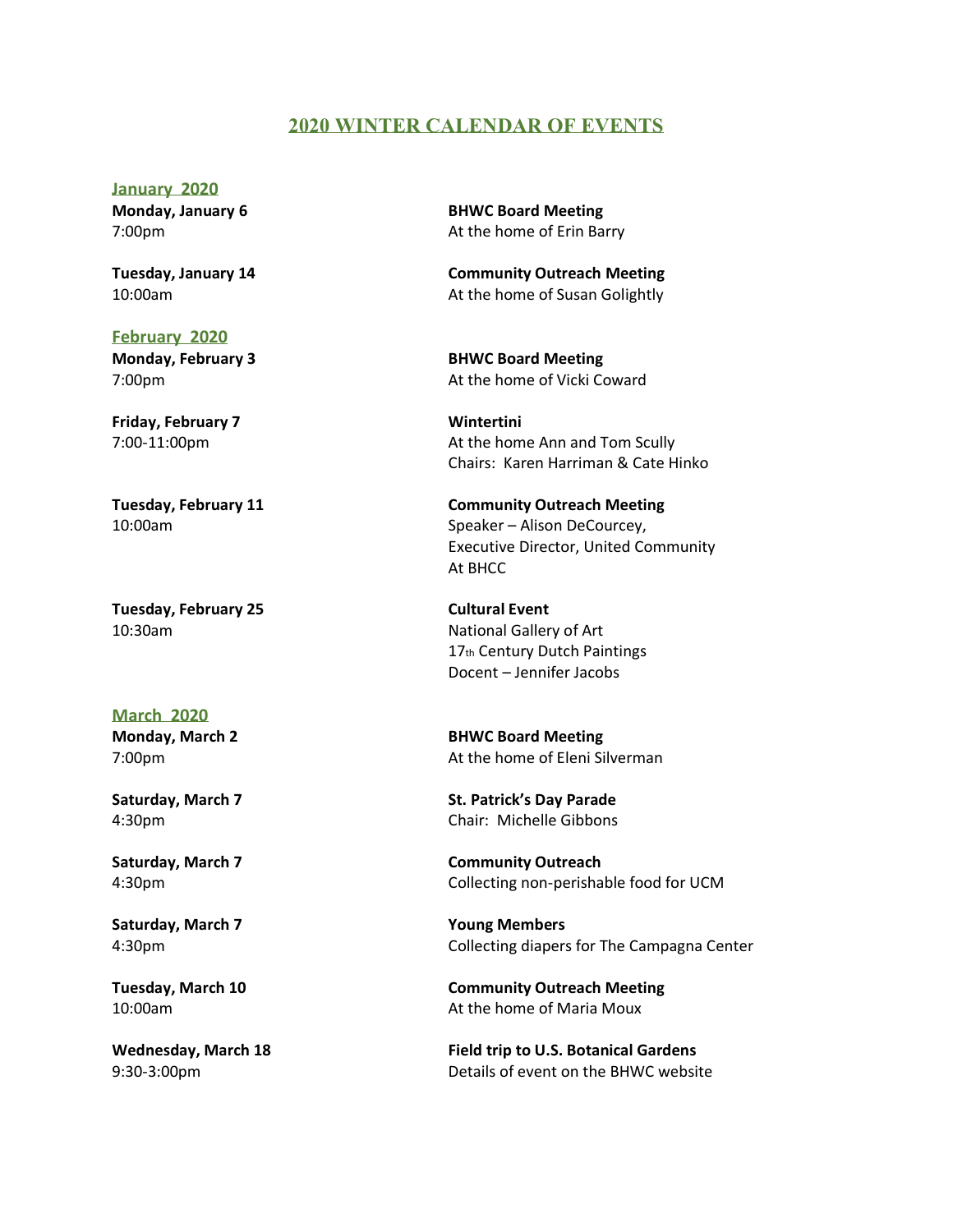### **Welcome our New BHWC Members**

Heather Rosecrans 6103 Vernon Terrace

# **Thank You Note**

This behind-the-scenes hero is actually way out front. Not only did Vicki Coward lasso us into the 21st century by formalizing our nonprofit social club status and implementing the convenience of PayPal. But she has served BHWC uninterruptedly for years as the Membership chair and remains the empress of RSVPs for practically every event. "Ask Vicki" is the answer to most any question about our club. But wait, there's more: she also served the Belle Haven Citizens' Association as Welcoming Chair and is currently their liaison to BHWC. Thank you, Vicki!

# **Garden Club**

*The Belle Haven Garden Club* will resume its meetings in March 2020 with a tour of the U.S. Botanical Gardens on Wednesday, March 18. BHWC members can always find information on upcoming tours, helpful gardening hints, and information on "gardeny" events around town at [www.bellehavengardenclub.com](http://www.bellehavengardenclub.com/)

# **Community Outreach**

Thank you for your plentiful coffee donations to show our appreciation for the Fairfax County Fire – Penn Daw Station 11 fire and rescue squads who protect us day and night.

*The Community Outreach section* of the BHWC held our festive holiday luncheon on December 10, 2019. Warm friendships and delicious food were enjoyed by all who attended.

On Feb. 11, we welcome guest speaker Alison DeCourcey, Executive Director of United Community, at BHCC. We have secured a private room.

At the St. Patrick's Day Parade on March 7, we will collect nonperishable food for UCM and diapers for the Campagna Center. We thank the entire neighborhood in advance for continuing to enthusiastically supporting this endeavor through the years.

# **Cultural Events**

Join BHWC on Tuesday, February 25, from 10:30am to noon for a private tour at the National Gallery of Art's West Wing. Jennifer Jacobs, a neighbor, member and NGA docent with more than 20 years of